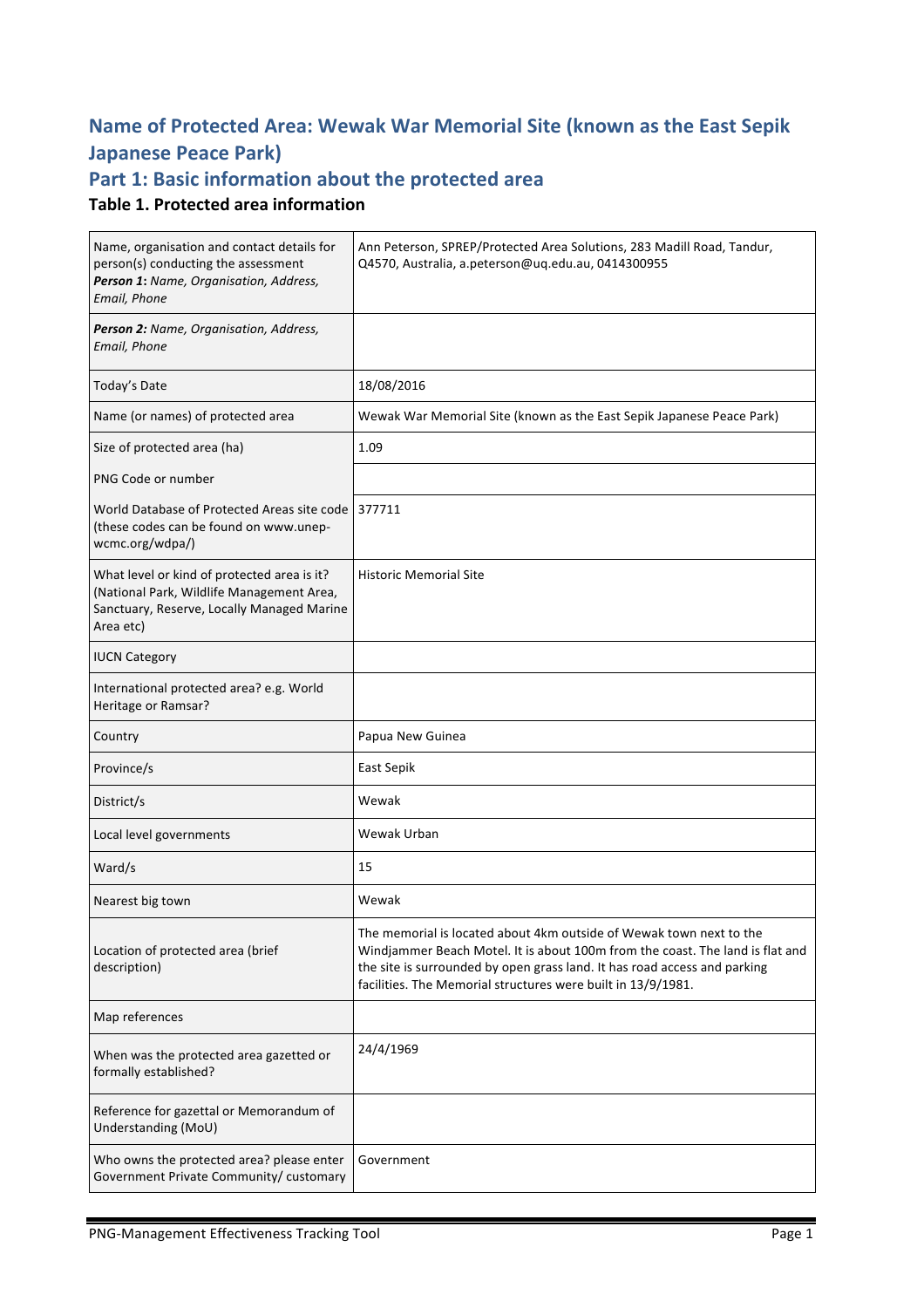| landowners, private, Other (name) and<br>include Clan name(s)                                                                                                                                                                                  |                                                                                                                                                                                                                                                                                                                                                                                                                                                                                                              |
|------------------------------------------------------------------------------------------------------------------------------------------------------------------------------------------------------------------------------------------------|--------------------------------------------------------------------------------------------------------------------------------------------------------------------------------------------------------------------------------------------------------------------------------------------------------------------------------------------------------------------------------------------------------------------------------------------------------------------------------------------------------------|
| Number of households living in the<br>protected area                                                                                                                                                                                           | 0                                                                                                                                                                                                                                                                                                                                                                                                                                                                                                            |
| Population size within the protected area                                                                                                                                                                                                      | 0                                                                                                                                                                                                                                                                                                                                                                                                                                                                                                            |
| Who manages the protected area? (e.g.<br>please enter government, customary<br>landowners [add clan names] management<br>committee [how many and what gender])                                                                                 | Division of Culture, Sports and Tourism, East Sepik Provincial Administration.<br>One person is responsible for managing the site. He is the advisor for the<br>Culture, Sports and Tourism Division.                                                                                                                                                                                                                                                                                                        |
| Total number of staff (this means anyone<br>working on the protected area in paid jobs -<br>whether NGOs, community, rangers or<br>customary landowners                                                                                        | 1                                                                                                                                                                                                                                                                                                                                                                                                                                                                                                            |
| Temporary paid workers                                                                                                                                                                                                                         | Some temporary cleaners.                                                                                                                                                                                                                                                                                                                                                                                                                                                                                     |
| Permanent paid workers                                                                                                                                                                                                                         |                                                                                                                                                                                                                                                                                                                                                                                                                                                                                                              |
| Annual budget (US\$) - excluding staff salary<br>costs                                                                                                                                                                                         | Unknown                                                                                                                                                                                                                                                                                                                                                                                                                                                                                                      |
| Operational (recurrent) funds                                                                                                                                                                                                                  | Unknown                                                                                                                                                                                                                                                                                                                                                                                                                                                                                                      |
| Project or special funds                                                                                                                                                                                                                       | 0                                                                                                                                                                                                                                                                                                                                                                                                                                                                                                            |
| Reason for park establishment                                                                                                                                                                                                                  | The park commemorates the Japanese troops who died during the second<br>World War.                                                                                                                                                                                                                                                                                                                                                                                                                           |
| What are the main values for which the area<br>is designated (Fill this out after data sheet 2)                                                                                                                                                | Commemorate the loss of Japanese soldiers during the second World War.                                                                                                                                                                                                                                                                                                                                                                                                                                       |
| List the primary protected area management<br>objectives (add lines if needed after the<br>most important objectives):<br>Management objective 1                                                                                               | Maintain the historical site to enable visitation.                                                                                                                                                                                                                                                                                                                                                                                                                                                           |
| Management objective 2                                                                                                                                                                                                                         |                                                                                                                                                                                                                                                                                                                                                                                                                                                                                                              |
| Management objective 3                                                                                                                                                                                                                         |                                                                                                                                                                                                                                                                                                                                                                                                                                                                                                              |
| Number of people involved in answering the<br>assessment questions                                                                                                                                                                             | 3                                                                                                                                                                                                                                                                                                                                                                                                                                                                                                            |
| Name/organisation/contact details of<br>people participating the assessment (Please<br>do not insert return/enter or dot points)                                                                                                               | Sabina Ewwa, Provincial Festival Officer, Division of Culture, Sports and<br>Tourism, East Sepik Provincial Administration, sabbieewa60ske@gmail.com,<br>4561408/72115513; Anthony Kentis Sakarai, Volunteer Tourism Officer,<br>Division of Culture, Sports and Tourism, East Sepik Provincial Administration,<br>sakaraianthony@gmail.com, 4561408; Salome Pondangu, Executive Officer,<br>Mayor's Office, Wewak Urban Local Level Government, East Sepik Province,<br>pondangu.salome@gmail.com, 4563138. |
| Customary landowners/other community;<br>CEPA, Other national government agency;<br>Provincial govt; local level govt; Protected<br>area staff (anyone working on the protected<br>area in paid jobs; NGO; Donors; External<br>experts; Others | Provincial Government, Local Level Government.                                                                                                                                                                                                                                                                                                                                                                                                                                                               |
| Please note if assessment was carried out in<br>association with a particular project, on<br>behalf of an organisation or donor.                                                                                                               | SPREP through the PNG Protected Area Assessment Project, which is a<br>component of the GEF Community-based Forest and Coastal Conservation and<br>Resource Management Project in PNG.                                                                                                                                                                                                                                                                                                                       |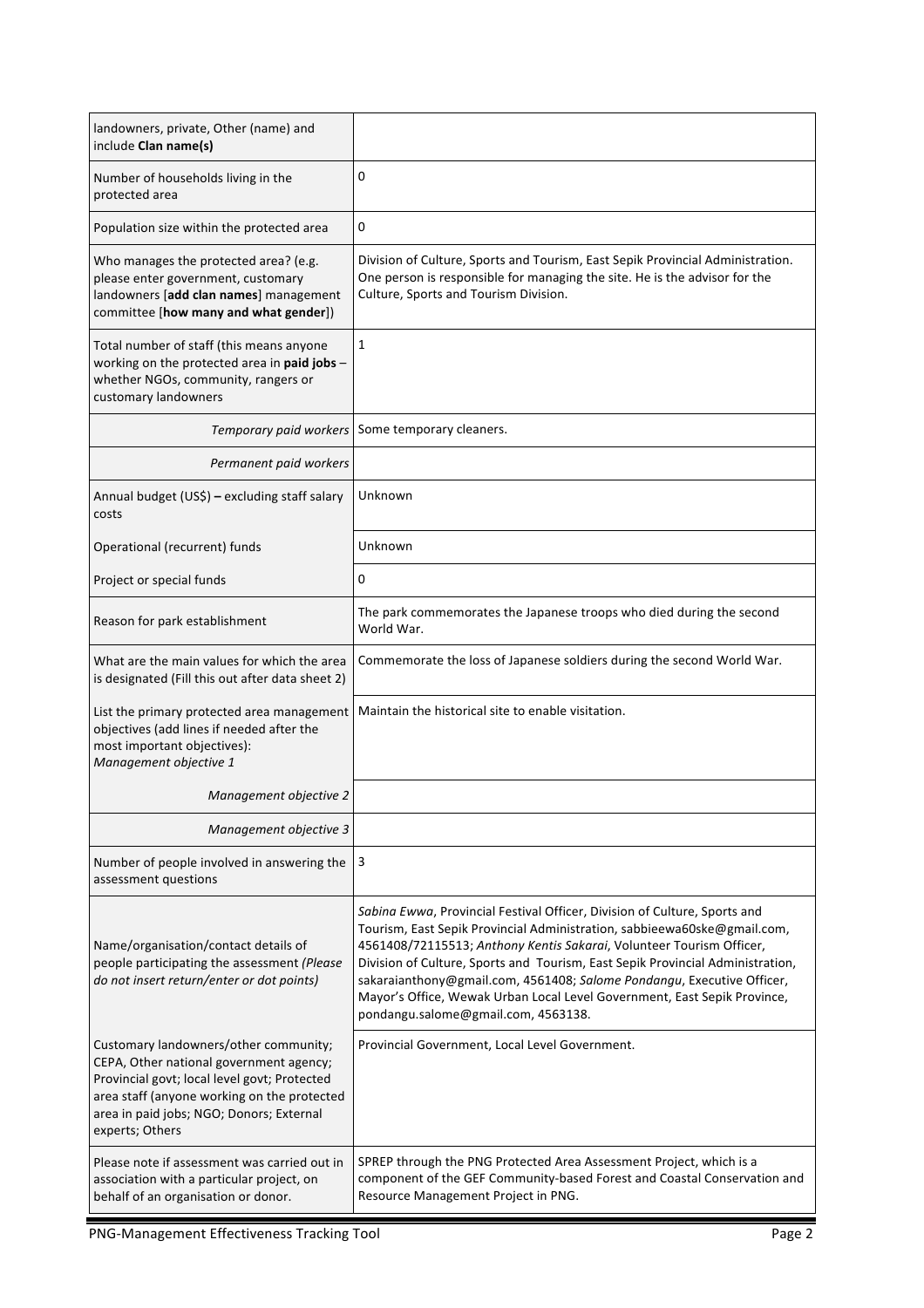# Part 2: What makes this protected area special and important?

The site contains two open structures with some seating and a fish pond, and mown grass. The site is fully enclosed in a razor wire fence with a locked gate. It is a site to commemorate the loss of Japanese soldiers who died during the Second World War. The remains of the Japanese soldiers are found throughout the area. There are groups of Japanese people who continue to search for the remains of the soldiers. When found, the families of the dead soldiers are contacted. Their remains are cremated and once every year a ceremony is held to commemorate the dead and the ashes are returned to Japan. The site has special significance for the Japanese people. It is also a tourist attraction within Wewak and is advertised in the city's tourism brochures and online information sources. The site was formerly leased by the Catholic Mission, but the 99 year has lapsed and the site was returned to the government. The customary landowners are seeking the return of this site to their ownership.

#### Table 2. Key values of the protected area

| No. | <b>Key values</b> | <b>Brief description</b>                                             | <b>Note if endangered</b><br>species or<br>ecosystem (IUCN) |
|-----|-------------------|----------------------------------------------------------------------|-------------------------------------------------------------|
|     | Historic site     | To commemorate the loss of Japanese soldiers who<br>died during WWII |                                                             |

#### **Table 3. Checklist of values/benefits**

Not important 0; Important 1; Very important 2; Don't know DK

| How important is the protected area for                                                                                                   | <b>Score</b>   | <b>Comment</b>                                                                                                                                                                                         |
|-------------------------------------------------------------------------------------------------------------------------------------------|----------------|--------------------------------------------------------------------------------------------------------------------------------------------------------------------------------------------------------|
| each of the listed values/benefits?                                                                                                       | (0,1,2,DK)     |                                                                                                                                                                                                        |
| 1. Biodiversity - the presence of many<br>different kinds of plants, animals and<br>ecosystems                                            | <sup>0</sup>   |                                                                                                                                                                                                        |
| 2. Presence of rare, threatened, or endangered<br>species (plants and animals)                                                            | $\Omega$       |                                                                                                                                                                                                        |
| 3. Ecosystems (e.g. wetlands, grasslands, coral<br>reefs etc) that are rare because they have<br>been cleared or destroyed in other areas | $\Omega$       |                                                                                                                                                                                                        |
| 4. Protecting clean, fresh water                                                                                                          | 0              |                                                                                                                                                                                                        |
| 5. Sustaining important species in big enough<br>numbers that they are able to survive here                                               | $\Omega$       |                                                                                                                                                                                                        |
| 6. Providing a source of employment for local<br>communities now                                                                          | $\Omega$       |                                                                                                                                                                                                        |
| 7. Providing resources for local subsistence<br>(food, building materials, medicines etc.)                                                | $\Omega$       |                                                                                                                                                                                                        |
| 8. Providing community development<br>opportunities through sustainable resource<br>use                                                   | $\Omega$       |                                                                                                                                                                                                        |
| 9. Religious or spiritual significance (e.g. tambu<br>places)                                                                             | $\overline{2}$ | Japanese people mainly come to the site and pay respect<br>to their dead. Once the bones are cremated there is a<br>ritual and they pay respect for their lives and their<br>contribution to Japan.    |
| 10. Plant species of high social, cultural, or<br>economic importance                                                                     | $\mathbf 0$    |                                                                                                                                                                                                        |
| 11. Animal species of high social, cultural, or<br>economic importance                                                                    | $\Omega$       |                                                                                                                                                                                                        |
| 12. Attractive scenery                                                                                                                    | 0              |                                                                                                                                                                                                        |
| 13. Tourism now                                                                                                                           | $\mathbf{1}$   | Information about the site is displayed in tourist<br>brochures and online. Every year there is a ceremony at<br>the site and many Japanese come. It is not currently<br>important for other tourists. |
| 14. Potential value for tourism in the future                                                                                             | $\mathbf{1}$   | The Provincial Government would like to develop the site<br>and promote it to tourists.                                                                                                                |
| 15. Educational and/or scientific value                                                                                                   | $\mathbf{1}$   | However, there is little information about the site<br>currently.                                                                                                                                      |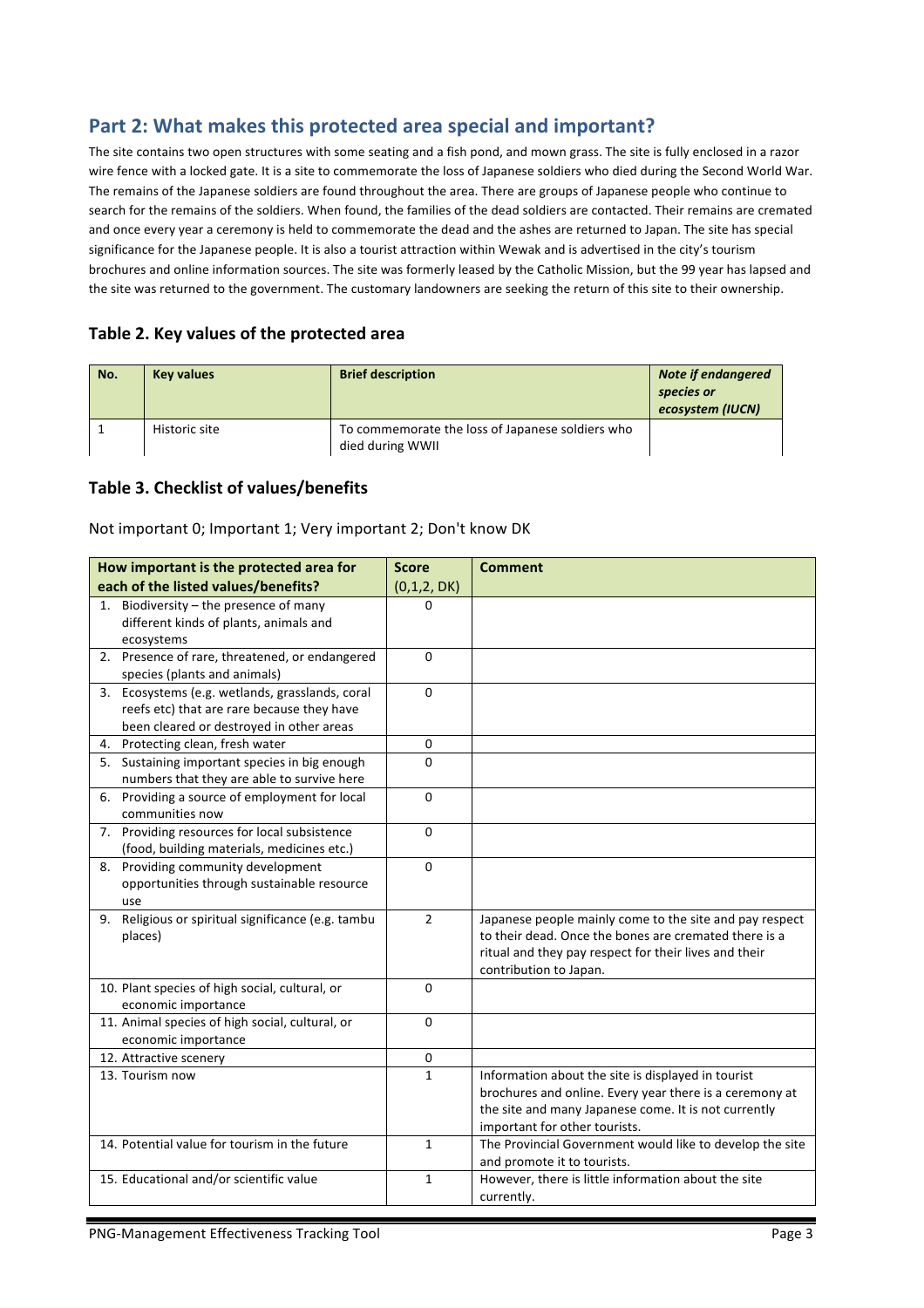| 16. Maintaining culture and tradition on     |  |
|----------------------------------------------|--|
| customary land and passing this on to future |  |
| generations                                  |  |

# Part 3: What are the threats to the protected area?

#### **Table 4: Threats to the protected area**

- **H High** significance threats are seriously degrading values. This means they are badly damaging some value –it might be a kind of animal or plant, or your traditional gardens
- **M** Medium threats are having some negative impact they are damaging values but not so badly
- **L** Low threats are present but not seriously damaging values<br>**0** N/A where the threat is not present in the protected area of
- **N/A** where the threat is not present in the protected area or where something is happening but is not threatening the values at all

| <b>Threat type</b>                                       | <b>Score</b>   | <b>Notes</b>                                                        |
|----------------------------------------------------------|----------------|---------------------------------------------------------------------|
| 1.1 Housing and settlement                               | (H,M,L,0)<br>н | There are settlers near the site and they may cause problems for    |
|                                                          |                | the site (e.g. removing roofing material, taking light fittings and |
|                                                          |                | other equipment). This is costing the government a lot of money     |
|                                                          |                | in upkeep.                                                          |
| 1.1a Population increase in the protected                | H.             | The population around the site is increasing and placing pressure   |
| area community                                           |                | on the memorial site e.g. through removal of infrastructure.        |
| 1.2 Commercial and industrial areas                      | н              | There is the prospect of increased development surrounding the      |
|                                                          |                | site. There are complex issues surrounding land ownership in this   |
|                                                          |                | area.                                                               |
| 1.3 Tourism and recreation infrastructure                | 0              |                                                                     |
| 2.1 Customary land owner and                             | $\Omega$       |                                                                     |
| community gardens and small crops                        |                |                                                                     |
| 2.1a Drug cultivation                                    | 0              |                                                                     |
| 2.1b Commercial plantations                              | 0              |                                                                     |
| 2.2 Wood and pulp plantations                            | 0              |                                                                     |
| 2.3 Livestock farming and grazing                        | 0              |                                                                     |
| 2.4 Marine and freshwater aquaculture                    | 0              |                                                                     |
| 3.1 Oil and gas drilling                                 | 0              |                                                                     |
| 3.2 Mining and quarrying                                 | 0              |                                                                     |
| 3.3 Energy generation                                    | 0              |                                                                     |
| 4.1 Roads and railroads (include road-                   | $\mathbf 0$    |                                                                     |
| killed animals)                                          |                |                                                                     |
| 4.2 Utility and service lines (e.g.                      | 0              |                                                                     |
| electricity cables, telephone lines)                     |                |                                                                     |
| 4.3 Shipping lanes                                       | 0              |                                                                     |
| 4.4 Flight paths                                         | 0              |                                                                     |
| 5.1 Hunting, killing and collecting                      | 0              |                                                                     |
| terrestrial animals (including killing of                |                |                                                                     |
| animals as a result of human/wildlife                    |                |                                                                     |
| conflict)                                                |                |                                                                     |
| 5.2 Gathering terrestrial plants or plant                | $\Omega$       |                                                                     |
| products (non-timber)                                    |                |                                                                     |
| 5.3a Logging and wood harvesting for                     | 0              |                                                                     |
| local/customary use                                      | 0              |                                                                     |
| 5.3b Logging and wood harvesting -<br>commercial logging |                |                                                                     |
| 5.4a Fishing, killing and harvesting                     | 0              |                                                                     |
| aquatic resources for local/customary                    |                |                                                                     |
| use                                                      |                |                                                                     |
| 5.4b Fishing, killing and harvesting                     | $\mathbf 0$    |                                                                     |
| aquatic resources for commercial use                     |                |                                                                     |
| 6.1 Recreational activities and tourism                  | 0              |                                                                     |
| 6.2 War, civil unrest and military                       | 0              |                                                                     |
| exercises                                                |                |                                                                     |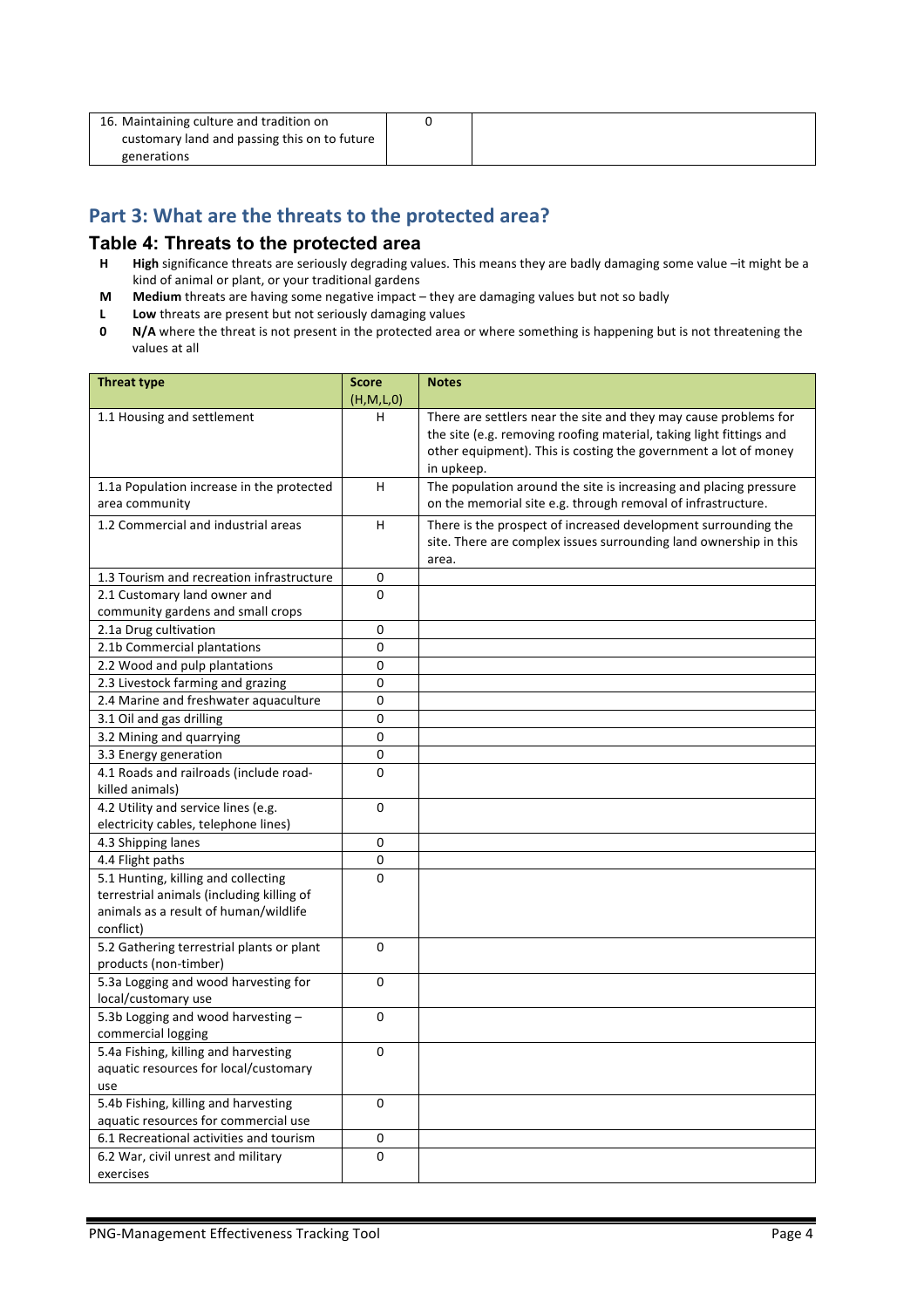| <b>Threat type</b>                                              | <b>Score</b><br>(H,M,L,0) | <b>Notes</b>                                                       |
|-----------------------------------------------------------------|---------------------------|--------------------------------------------------------------------|
| 6.3 Research, education and other work-                         | 0                         |                                                                    |
| related activities in protected areas                           |                           |                                                                    |
| 6.4 Activities of protected area managers                       | $\Omega$                  |                                                                    |
| (e.g. construction or vehicle use)                              |                           |                                                                    |
| 6.5 Deliberate vandalism, destructive                           | H                         | There is a problem with local people taking the resources from the |
| activities or threats to protected area                         |                           | site. They breach the fence and take material. We need a high,     |
| staff and visitors                                              |                           | iron fencing with barbed wire.                                     |
| 7.1 Fire and fire suppression (including                        | H.                        | People do start fires and this is a problem.                       |
| arson)                                                          |                           |                                                                    |
| 7.2 Dams, hydrological modification and                         | $\Omega$                  |                                                                    |
| water management/use                                            |                           |                                                                    |
| 7.3a Increased fragmentation within                             | $\Omega$                  |                                                                    |
| protected area                                                  |                           |                                                                    |
| 7.3b Isolation from other natural habitat                       | 0                         |                                                                    |
| (e.g. deforestation)                                            |                           |                                                                    |
| 7.3c Other 'edge effects' on park values                        | $\pmb{0}$                 |                                                                    |
| 7.3d Loss of keystone species (e.g. top                         | $\Omega$                  |                                                                    |
| predators, pollinators etc.)                                    |                           |                                                                    |
| 8.1 Pest plants                                                 | 0                         |                                                                    |
| 8.1a Pest animals                                               | 0                         |                                                                    |
| 8.1b Diseases such as fungus or viruses                         | $\Omega$                  |                                                                    |
| that make native plants or animals sick                         |                           |                                                                    |
| 8.2 Introduced genetic material (e.g.                           | 0                         |                                                                    |
| genetically modified organisms)                                 |                           |                                                                    |
| 9.1 Household sewage and urban waste                            | 0                         |                                                                    |
| water                                                           |                           |                                                                    |
| 9.1a Sewage and waste water from                                | $\Omega$                  |                                                                    |
| protected area facilities                                       |                           |                                                                    |
| 9.2 Industrial, mining and military                             | $\mathbf 0$               |                                                                    |
| effluents                                                       |                           |                                                                    |
| 9.3 Agricultural and forestry effluents                         | 0                         |                                                                    |
| (e.g. excess fertilizers or pesticides)                         |                           |                                                                    |
| 9.4 Garbage and solid waste                                     | 0                         |                                                                    |
| 9.5 Air-borne pollutants                                        | 0                         |                                                                    |
| 9.6 Excess energy (e.g. heat pollution,                         | 0                         |                                                                    |
| lights etc.)                                                    |                           |                                                                    |
| 10.1 Volcanoes                                                  | 0                         |                                                                    |
| 10.2 Earthquakes/Tsunamis                                       | 0                         |                                                                    |
| 10.3 Avalanches/Landslides                                      | 0                         |                                                                    |
| 10.4 Erosion and siltation/ deposition                          | 0                         |                                                                    |
| (e.g. shoreline or riverbed changes)                            |                           |                                                                    |
| 11.1 Habitat shifting and alteration                            | 0                         |                                                                    |
| 11.2 Droughts                                                   | 0                         |                                                                    |
| 11.3 Temperature extremes                                       | 0                         |                                                                    |
| 11.4 Storms and flooding                                        | $\mathbf 0$               |                                                                    |
| 11.5 Coral bleaching                                            | 0                         |                                                                    |
| 11.6 Intrusion by saltwater into gardens                        | 0                         |                                                                    |
| etc.                                                            |                           |                                                                    |
| 11.7 Sea level rise                                             | м                         | Waves have breached the coastline and entered the site.            |
| Other (please explain)                                          |                           |                                                                    |
| 12.1 Loss of cultural links, traditional                        | 0                         |                                                                    |
|                                                                 |                           |                                                                    |
| knowledge and/or management                                     |                           |                                                                    |
| practices                                                       |                           |                                                                    |
| 12.2 Natural deterioration of important<br>cultural site values | 0                         |                                                                    |
|                                                                 | 0                         |                                                                    |
| 12.3 Destruction of cultural heritage                           |                           |                                                                    |
| buildings, gardens, sites etc.                                  |                           |                                                                    |
| Other (please explain)                                          |                           | Lack of finance                                                    |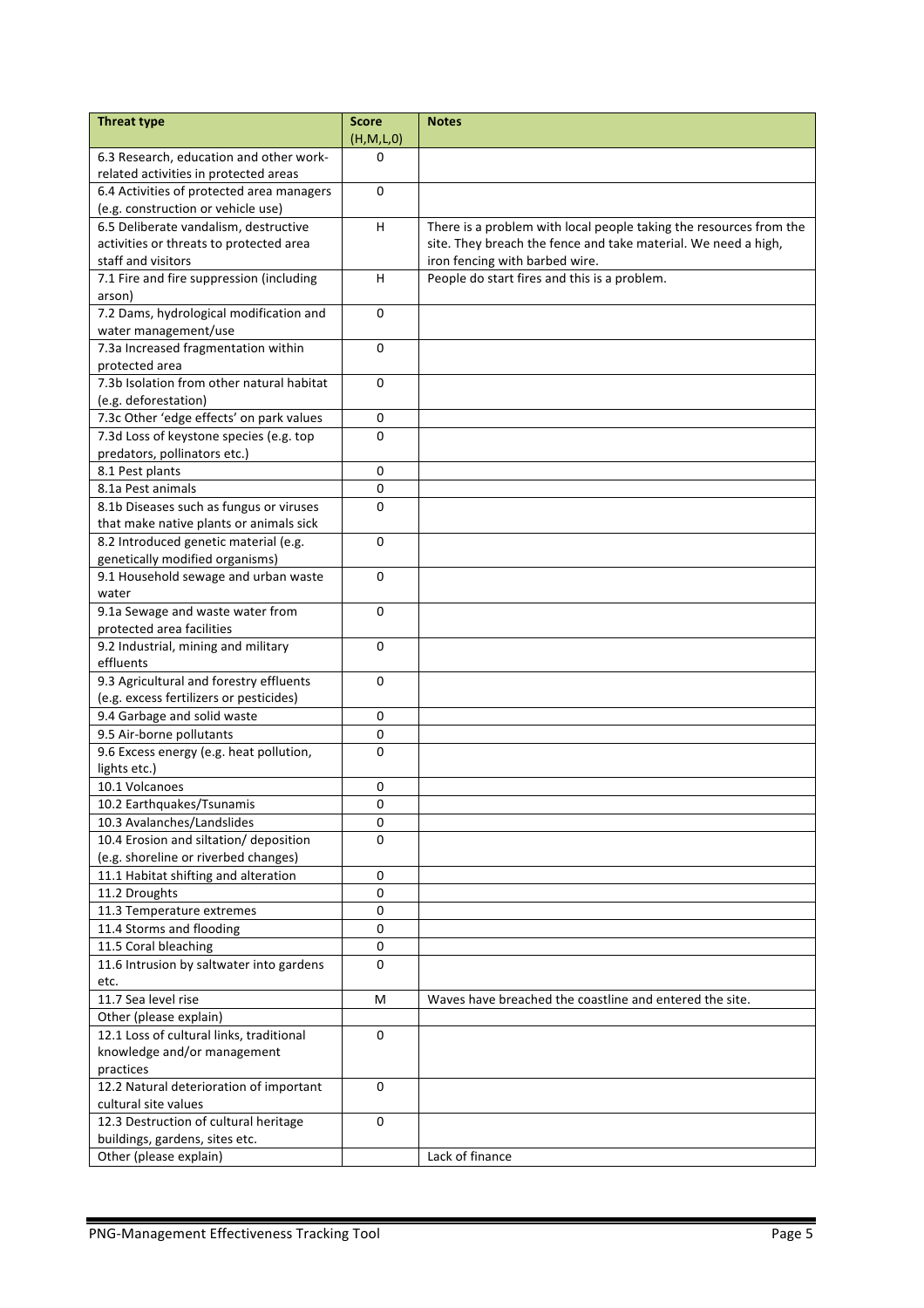### Table 5. Worst threats and ways forward

| <b>Threat</b><br>No. | <b>Threat</b><br>(Most significant first) | Threat number or<br>name (copy no.<br>from Table 4) | Nature of the threat, impact and how to reduce the impact.                                                                                                                                                                                   |
|----------------------|-------------------------------------------|-----------------------------------------------------|----------------------------------------------------------------------------------------------------------------------------------------------------------------------------------------------------------------------------------------------|
|                      | Vandalism                                 | 6.5                                                 | Lack of on-site caretaker and limited security have resulted in<br>people entering the site, causing damage and removing<br>material (e.g. roofing, seats and lights). Investment is needed<br>for improved security and on-site management. |
|                      | Lack of finance                           | Other                                               | Money is needed to re-develop the site; to improve security; to<br>provide training to look after the site's values and inform the<br>local people and visitors about the site, thus improving its<br>educational value.                     |

# Part 4: What is the management like in the protected area?

### **Table 6. Management effectiveness scores, comments, next steps**

| <b>Issue</b>                      | <b>Score</b>   | <b>Comment</b>                                                                                                                                                                                                                  | <b>Next steps</b>                                                                              |
|-----------------------------------|----------------|---------------------------------------------------------------------------------------------------------------------------------------------------------------------------------------------------------------------------------|------------------------------------------------------------------------------------------------|
|                                   | (0,1,2,3, NA)  |                                                                                                                                                                                                                                 |                                                                                                |
| 1a. Legal status                  | 3              | Formally gazetted.                                                                                                                                                                                                              |                                                                                                |
| 1b. Legal status                  |                |                                                                                                                                                                                                                                 |                                                                                                |
| 2a. Protected area<br>regulations | $\mathbf{1}$   | Formal regulations are unknown to<br>the participants. However, there are<br>rules controlling entry and the site is<br>managed or administered through<br>the East Sepik Province, Division of<br>Culture, Sports and Tourism. |                                                                                                |
| 2b. Protected area<br>regulations |                |                                                                                                                                                                                                                                 |                                                                                                |
| 3. Law enforcement                | $\Omega$       | The site has a locked gate and visitors<br>must get permission to enter the site.<br>This was necessary due to the<br>vandalism that occurs on the site.<br>There is no on-site caretaker or<br>manager to secure the site.     | We need a secure, paid position<br>where the person can be on site<br>and look after the site. |
| 4. Protected area objectives      | 0              |                                                                                                                                                                                                                                 |                                                                                                |
| 5. Protected area design          | 3              | The size is sufficient to meet the<br>historic conservation objectives of<br>the site, which are primarily focussed<br>on commemoration of the war dead.                                                                        |                                                                                                |
| 6. Protected area boundaries      | $\overline{3}$ | The boundaries are defined by a<br>fence and are clearly seen by all.<br>However, there is illegal entry to the<br>site.                                                                                                        |                                                                                                |
| 7. Management plan                | $\Omega$       | There is no formal plan, although<br>there are is an understanding about<br>the purpose of the site. Lack of<br>funding prevents implementation of<br>management actions.                                                       |                                                                                                |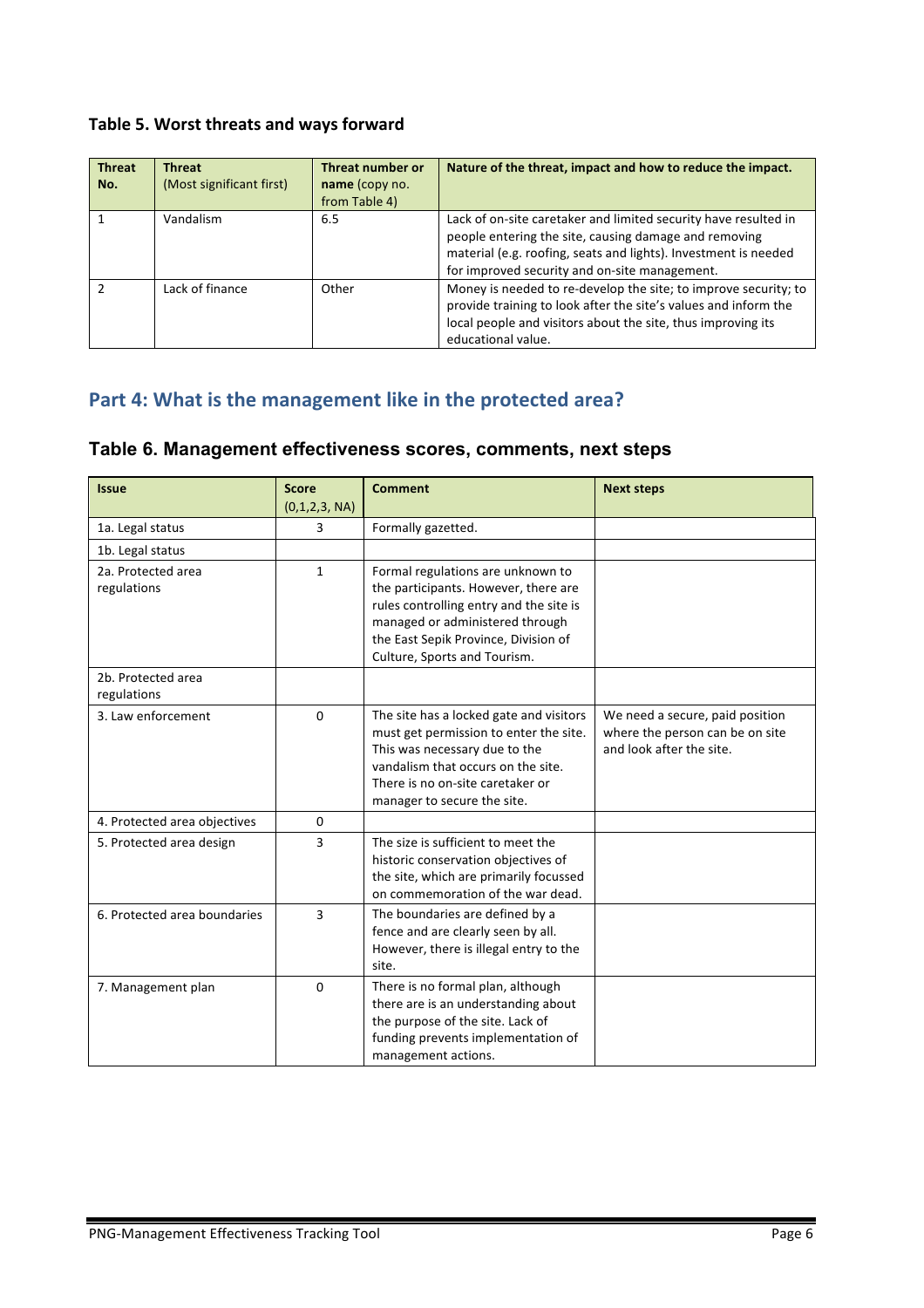| <b>Issue</b>                                       | <b>Score</b><br>(0,1,2,3, NA) | <b>Comment</b>                                                                                                                                                                                                                                                                                                                             | <b>Next steps</b>                                                                                                                                                                                                                                                  |
|----------------------------------------------------|-------------------------------|--------------------------------------------------------------------------------------------------------------------------------------------------------------------------------------------------------------------------------------------------------------------------------------------------------------------------------------------|--------------------------------------------------------------------------------------------------------------------------------------------------------------------------------------------------------------------------------------------------------------------|
| 7a. Planning process                               | 0                             | The customary landowners dispute<br>the current ownership and want the<br>land returned to them. The site had a<br>99 year lease with the Catholic<br>Church. That has lapsed and the land<br>has reverted to State land. However,<br>the customary landowners have<br>made representation to the<br>Provincial Government for its return. | Negotiate with the customary<br>landowners to reach agreement on<br>the disputed land. This would need<br>to involve the national government<br>and consider the needs of the<br>Japanese Government.                                                              |
| 7b. Planning process                               | 0                             |                                                                                                                                                                                                                                                                                                                                            |                                                                                                                                                                                                                                                                    |
| 7c. Planning process                               | 0                             |                                                                                                                                                                                                                                                                                                                                            |                                                                                                                                                                                                                                                                    |
| 8. Regular work plan                               | 0                             |                                                                                                                                                                                                                                                                                                                                            |                                                                                                                                                                                                                                                                    |
| 9. Resource inventory                              | $\mathbf{1}$                  |                                                                                                                                                                                                                                                                                                                                            | The administrators of the site<br>would like to have more<br>information about the history and<br>events surrounding the Japanese<br>presence in PNG.                                                                                                              |
| 10. Protection systems                             | $\mathbf{1}$                  |                                                                                                                                                                                                                                                                                                                                            | Higher fence, security guards and<br>lighting are needed to secure the<br>site and prevent loss of material.                                                                                                                                                       |
| 11. Research and monitoring                        | 0                             |                                                                                                                                                                                                                                                                                                                                            |                                                                                                                                                                                                                                                                    |
| 12. Resource management                            | 0                             |                                                                                                                                                                                                                                                                                                                                            |                                                                                                                                                                                                                                                                    |
| 13a. Staff numbers                                 | 0                             |                                                                                                                                                                                                                                                                                                                                            |                                                                                                                                                                                                                                                                    |
| 13b. Other people working<br>on the protected area | $\Omega$                      |                                                                                                                                                                                                                                                                                                                                            | There needs to be greater<br>collaboration with the customary<br>landowners and possible<br>engagement in the management of<br>the site.                                                                                                                           |
| 14. Training and skills                            | 0                             |                                                                                                                                                                                                                                                                                                                                            | Training would be useful so that we<br>could improve our knowledge of<br>the site and how to collect<br>information about it.                                                                                                                                      |
| 15. Current budget                                 | 0                             |                                                                                                                                                                                                                                                                                                                                            |                                                                                                                                                                                                                                                                    |
| 16. Security of budget                             | 0                             |                                                                                                                                                                                                                                                                                                                                            |                                                                                                                                                                                                                                                                    |
| 17. Management of budget                           | NА                            |                                                                                                                                                                                                                                                                                                                                            |                                                                                                                                                                                                                                                                    |
| 18. Equipment                                      | 0                             |                                                                                                                                                                                                                                                                                                                                            | A car would be useful to help with<br>the collection of Japanese remains<br>and war relics. These relics could<br>be displayed in a museum or<br>secure structure.                                                                                                 |
| 19. Maintenance of<br>equipment                    | <b>NA</b>                     |                                                                                                                                                                                                                                                                                                                                            |                                                                                                                                                                                                                                                                    |
| 20. Education and awareness                        | 0                             |                                                                                                                                                                                                                                                                                                                                            | We would like a good information<br>system to record the necessary<br>information and make this<br>accessible to others (students,<br>teachers, administrators etc).                                                                                               |
| 21. Planning for land use or<br>marine activities  | 0                             | There are proposals for development<br>adjacent to the site and to date there<br>has been no consideration of the<br>possible impacts on the site.                                                                                                                                                                                         | We need more communication<br>with the Provincial Planning Office<br>and the Governor of the province<br>and other elected representatives<br>and also the customary<br>landowners. The landowners want<br>any changes in their site to be<br>discussed with them. |
| 22. State and commercial<br>neighbours             | 0                             |                                                                                                                                                                                                                                                                                                                                            |                                                                                                                                                                                                                                                                    |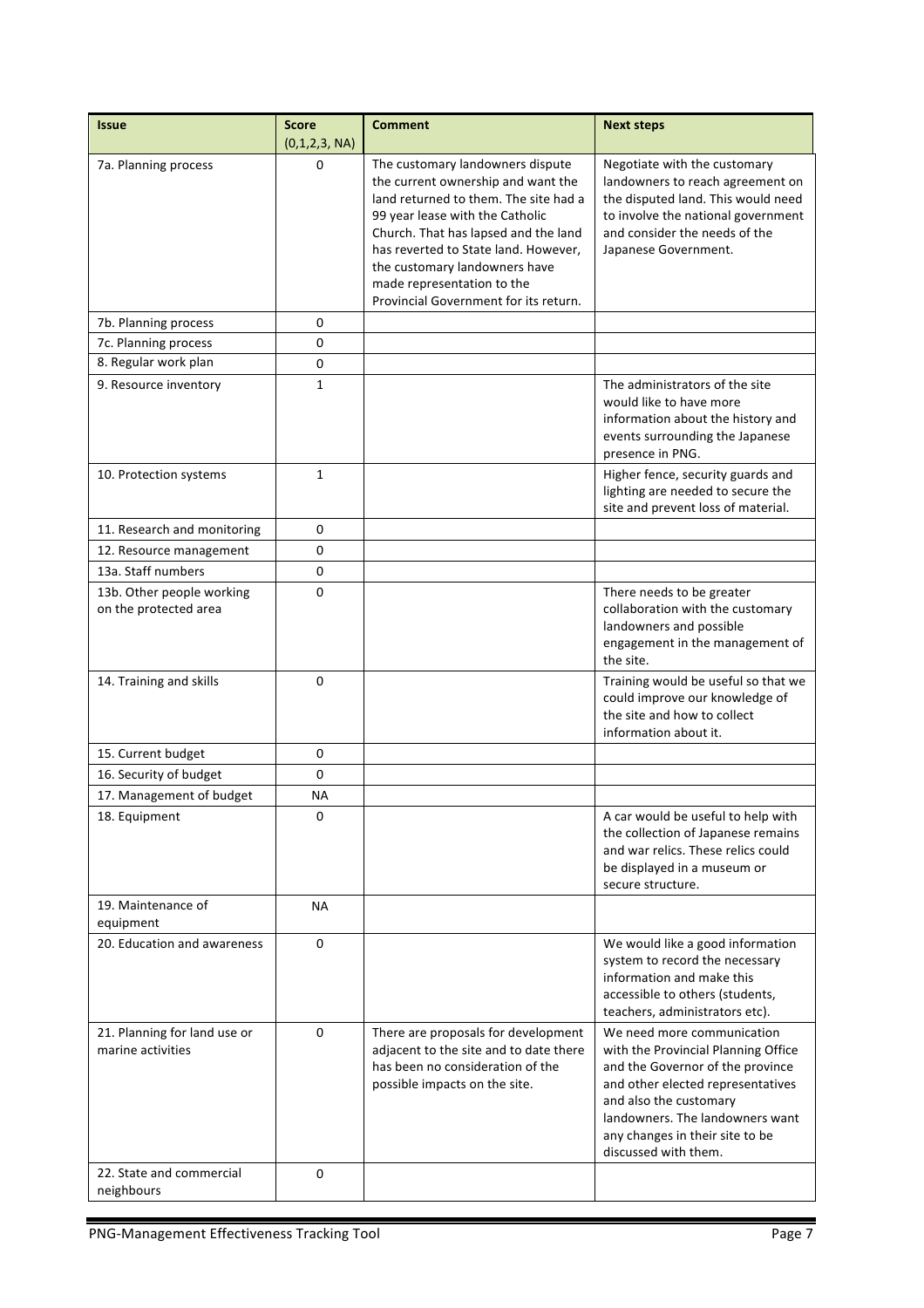| <b>Issue</b>                                          | <b>Score</b><br>(0,1,2,3, NA) | <b>Comment</b>                                                                                           | <b>Next steps</b>                                                                                                |
|-------------------------------------------------------|-------------------------------|----------------------------------------------------------------------------------------------------------|------------------------------------------------------------------------------------------------------------------|
| 23. Indigenous people/<br><b>Customary landowners</b> | 0                             |                                                                                                          | They want the government to<br>respond to their grievances and<br>this should happen through the<br>Ward member. |
| 24a. Impact on communities                            | $\Omega$                      |                                                                                                          |                                                                                                                  |
| 24b. Impact on communities                            | 0                             |                                                                                                          |                                                                                                                  |
| 24c. Impact on communities                            | 1                             | The customary landowners are<br>seeking payment by the Japanese<br>government for the use of their land. |                                                                                                                  |
| 25. Economic benefit                                  | $\mathbf{0}$                  |                                                                                                          |                                                                                                                  |
| 26. Monitoring and<br>evaluation                      | 0                             |                                                                                                          |                                                                                                                  |
| 27. Visitor facilities                                | $\mathbf{0}$                  | There were signs and other facilities<br>but they are no longer there.                                   |                                                                                                                  |
| 28. Commercial tourism<br>operators                   | $\Omega$                      |                                                                                                          |                                                                                                                  |
| 29. Fees                                              | 0                             |                                                                                                          |                                                                                                                  |
| 30. Condition of values                               | 1                             |                                                                                                          |                                                                                                                  |
| 30a. Condition of values                              | $\Omega$                      |                                                                                                          |                                                                                                                  |
| 30b. Condition of values                              | 0                             |                                                                                                          |                                                                                                                  |
| 30c. Condition of values                              | 0                             |                                                                                                          |                                                                                                                  |

# **Part 5: Condition and trends of protected area values**

# **Table 7. Values, condition and trend**

| <b>Key value</b><br>(from Table 2) | <b>Condition</b><br><b>Score</b><br>(VG, G, F, P, DK) | <b>Trend</b><br><b>Score</b><br>(I, S, D, DK) | Information source and justification for Assessment and<br>HOW the condition can be IMPROVED                                            |
|------------------------------------|-------------------------------------------------------|-----------------------------------------------|-----------------------------------------------------------------------------------------------------------------------------------------|
| Historic                           |                                                       | D                                             | Lack of investment in the site and lack of on-site management<br>is resulting in deterioration of the site (e.g. through<br>vandalism). |

## Table 8. Recommendations and ways forward

|                                                                                                                         | 2.                                                                                                                                                                                                 | 3.                                                                                                                              | 4.                                                                        |
|-------------------------------------------------------------------------------------------------------------------------|----------------------------------------------------------------------------------------------------------------------------------------------------------------------------------------------------|---------------------------------------------------------------------------------------------------------------------------------|---------------------------------------------------------------------------|
| Involve the PNG<br>national government<br>and the Japanese<br>government and<br>encourage them to<br>provide funding to | Prepare a re-development plan<br>for the site. It should be a site<br>that looks attractive and has<br>information to improve<br>education. This would include<br>signage. Make it like a park and | Training for all staff involved<br>with the site e.g. management,<br>information system<br>development, facility<br>management. | Improved engagement of<br>customary landowners in<br>the decision making. |
| better manage the site.                                                                                                 | children could sit in there. It is<br>important to include<br>information about PNG's role in<br>the WWII and especially how<br>they worked with the allied<br>forces during the war.              |                                                                                                                                 |                                                                           |